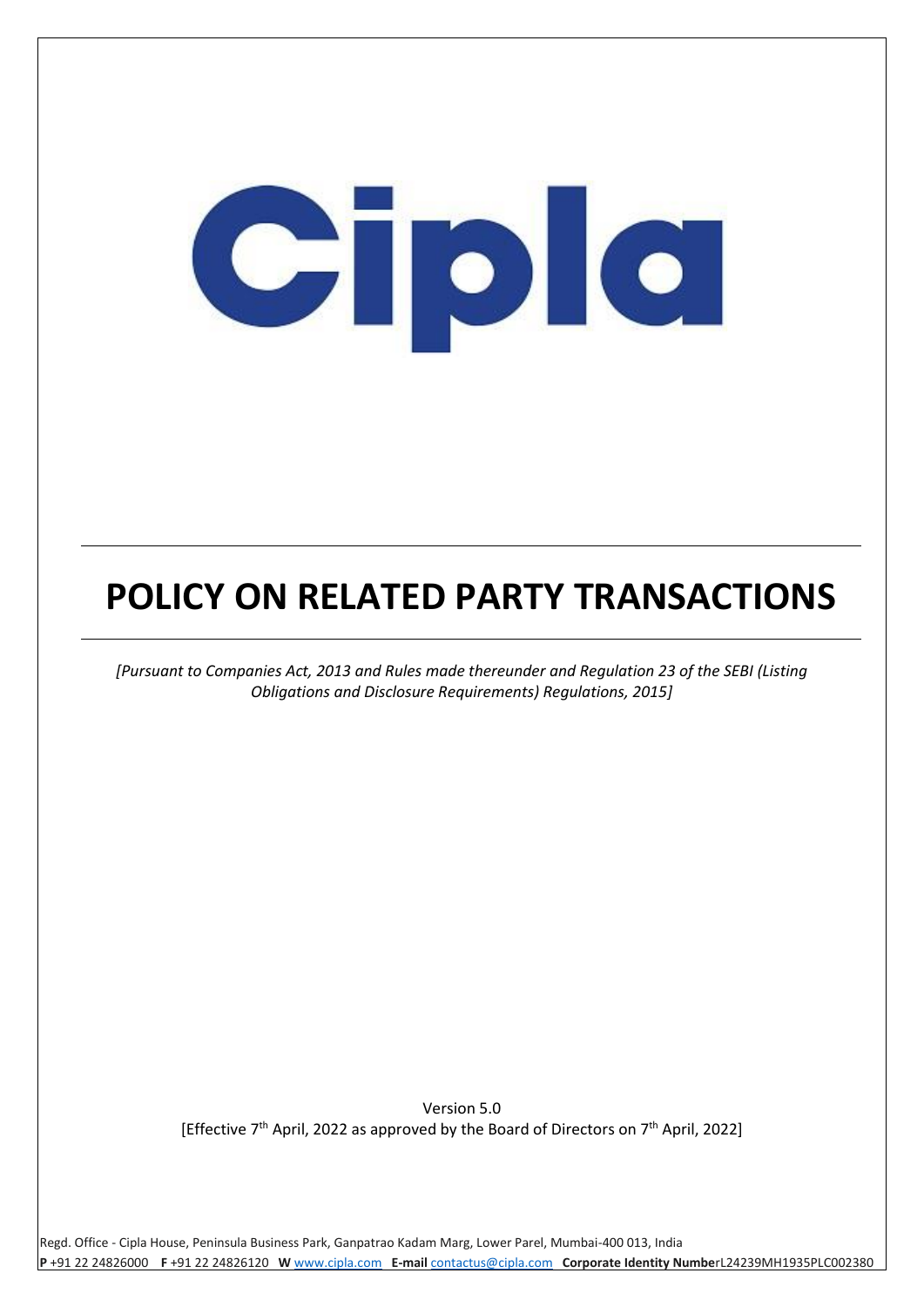

### **CONTENTS**

| <b>S. No.</b> | <b>Particulars</b>                                               | Pg. No. |
|---------------|------------------------------------------------------------------|---------|
| 1.            | Background                                                       | 3       |
| 2.            | Important definitions                                            | 3       |
| 3.            | Interpretation                                                   | 5       |
| 4.            | Identification of Related Parties and Related Party Transactions | 5       |
| 5.            | Approval of the Related Party Transactions                       | 5       |
| 6.            | Procedure and Criteria for approving Related Party Transactions  | 7       |
| 7.            | Related Party Transactions not previously approved               | 8       |
| 8.            | Approval for specific Related Party Transactions                 | 9       |
| 9.            | Disclosures and Reporting                                        | 9       |
| 10.           | Review and amendments                                            | 10      |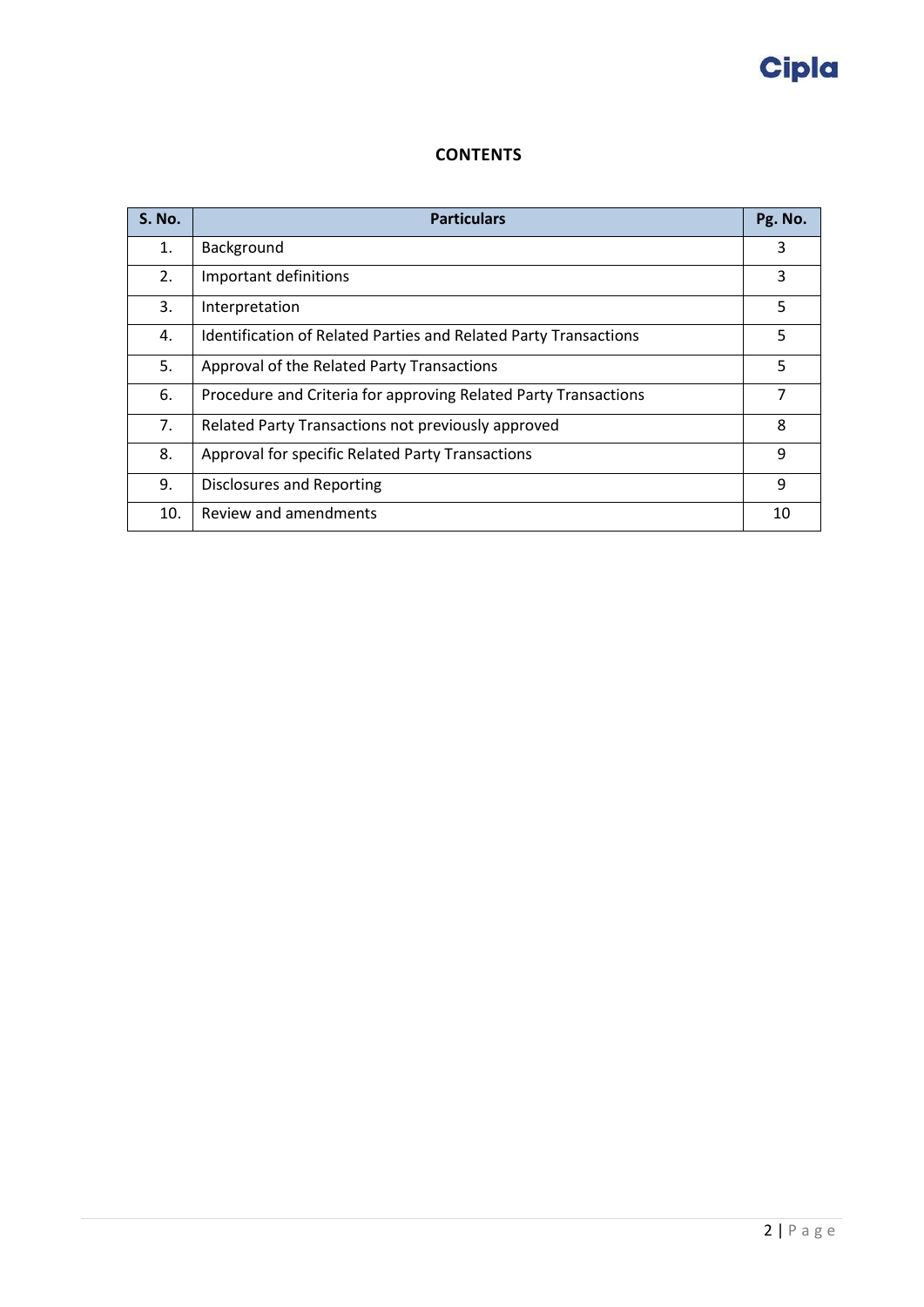#### **POLICY ON RELATED PARTY TRANSACTIONS**

#### <span id="page-2-0"></span>**1. Background**

Cipla Limited ('the Company / Cipla') is a global pharmaceutical company and operates either directly, or through its subsidiaries, joint ventures and associates. In the normal course of business, Cipla enters transactions with Related Parties across the globe, to meet its business objectives. Thus, Related Party Transactions are indispensable for the Company. Cipla always follows the highest standards of ethics, governance and transparency to conduct its business activities, including Related Party Transactions. Cipla ensures that its Related Party Transactions are in the best interest of the Company and the relationship with Related Parties does not, in any way, influence the transactions.

The Companies Act 2013 ('the Act') and the SEBI (Listing Obligations and Disclosure Requirements) Regulations, 2015 ('SEBI LODR') as amended from time to time, prescribe comprehensive regulatory framework governing Related Party Transactions. The Act and the SEBI LODR also require companies, to adopt comprehensive policy for dealing with Related Party Transactions.

In the above context and on the recommendation of the Audit Committee, the Board of Directors of Cipla has adopted this Policy on Related Party Transactions ('the Policy').

The Policy *inter-alia* encompasses process for identification of Related Parties, procedure for entering Related Party Transactions, approvals at various levels, criteria for granting omnibus approval by the Audit Committee, defining material modifications, disclosures and reporting obligations, etc.

#### <span id="page-2-1"></span>**2. Important Definitions**

- 2.1 **"Applicable Law"** includes (a) the Act and rules made thereunder, as amended from time to time; (b) the SEBI LODR, as amended from time to time; (c) Indian Accounting Standards; and (d) any other statute, law, standards, regulations or other governmental circulars, notifications or instructions (including circulars, notifications and guidance issued by the Securities and Exchange Board of India from time to time) relating to Related Party Transactions as may be applicable to the Company.
- 2.2 **"Arm's length transaction"** means a transaction between two Related Parties that is conducted as if they are unrelated, so that there is no conflict of interest.
- 2.3 **"Management"** includes Key Managerial Personnel and employees up to one level below the Global Chief Financial Officer.
- 2.4 **"Material Modification"** means a change of more than 10% in approved price, pricing formula or value of the Related Party Transaction.
- 2.5 "**Material Related Party Transaction**" means a transaction with a Related Party which is defined as 'material' under Regulation 23 of the SEBI LODR.
- 2.6 **"Ordinary Course of Business"** shall include those transactions that satisfy any of the following criteria:
	- I. Carried out in the normal course of business of the Company and can be reasonably, envisaged to be pursuant to, or incidental to the objects specified in the Memorandum of Association of the Company (as amended from time to time), or it is required to undertaken to conduct the routine or usual transactions of the Company or has any connection with the normal business of the Company; or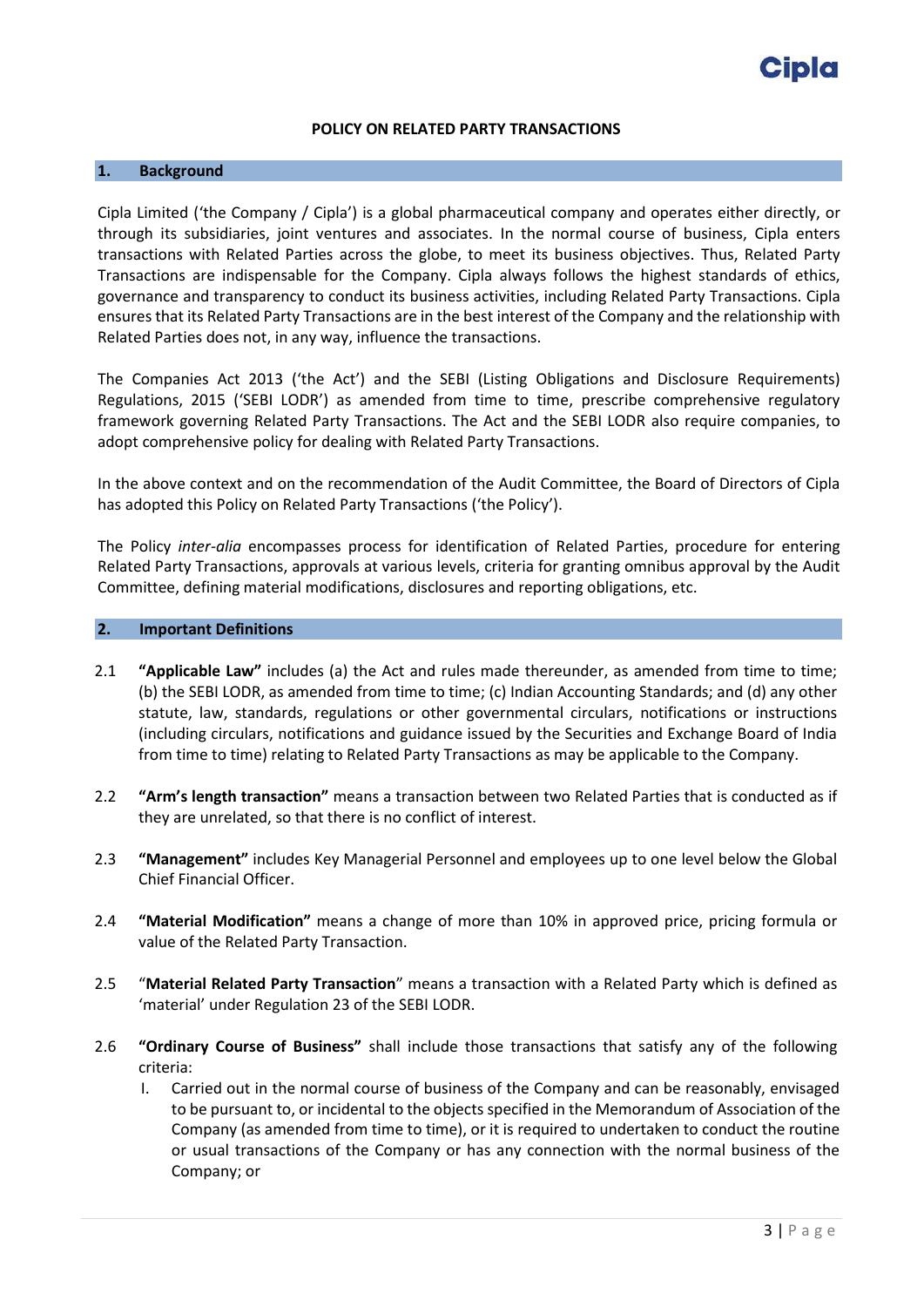

- II. Transactions which are incidental, ancillary or routinely effectuated in relation to business of pharma industry, or part of standard industry practice, but for which, the business of the Company would be adversely affected.
- 2.7 "**Related Party**" means a person or an entity defined as related party under the Act or SEBI LODR.
- 2.8 **"Related Party Transaction or RPT"** means a transaction defined as a related party transaction under the Act or SEBI LODR.
- 2.9 "**Relative**" is any person as defined under Section 2(77) of the Act and rules prescribed thereunder.

Explanation: Any words/ terms used in the Policy but not defined herein shall have the same meaning ascribed to it, in the Act or rules made thereunder, the SEBI LODR, the Indian Accounting Standards or any other relevant legislation / law applicable to the Company.

#### <span id="page-3-0"></span>**3 Interpretation**

- 3.1 In the event of a conflict between the terms of the Policy and any rule, regulation or standards, the provisions of such rule, regulation or standards shall prevail over this Policy, to the extent of such inconsistency.
- 3.2 In case of any dispute or difference upon the meaning/interpretation of any provision in the Policy, the same shall be referred to the Audit Committee and the decision of the Audit Committee in such a case shall be final. In interpreting such term / provision, the Audit Committee may, in its discretion, seek the help of the Management of the Company or an outside expert, as it deems fit.

#### <span id="page-3-1"></span>**4 Identification of Related Parties and the Related Party Transactions**

- 4.1 Every director and key managerial personnel (KMP) of the Company and its subsidiaries shall,
	- a. at the time of appointment;
	- b. annually; and
	- c. whenever there is any change in the information already submitted,

provide requisite information about his / her Relatives and all firms, entities, body corporates, in which such director or KMP is interested, whether directly or indirectly, to the Company Secretary of the Company or the subsidiary (as the case may be). Every such director and KMP shall also provide any additional information about the transaction, that the Board /Audit Committee may reasonably request.

- 4.2 Each subsidiary shall furnish an updated list of its Related Parties to the Company.
- 4.3 On the basis of the above, a consolidated list of Related Parties shall be prepared in accordance with the provisions of the Act and SEBI LODR.
- 4.4 Potential transactions with the Related Parties, as per the above-mentioned list, shall be identified and a proposal with details as per clause 6.2 of this Policy, shall be submitted for requisite approval.
- 4.5 The subsidiaries shall, from time to time, provide to the Company, information of any proposed Material Related Party Transactions and any Material Modification(s), for the purpose of obtaining requisite approvals from the Company.
- 4.6 The subsidiaries shall provide to the Company, on a half-yearly basis, information regarding the transactions entered into with any of the Related Parties of the Company, or with any of its subsidiaries, for making required disclosures to the stock exchanges.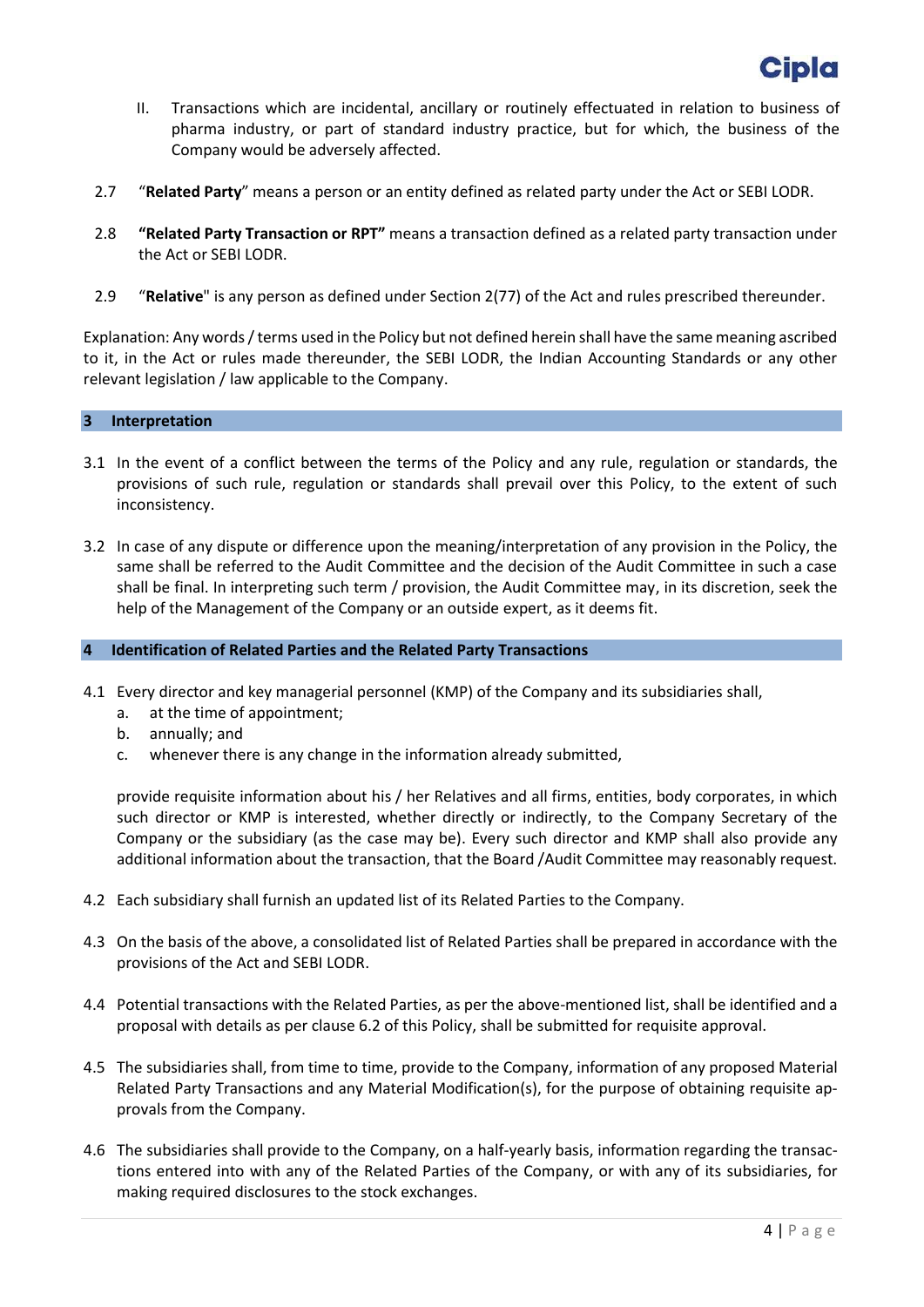#### <span id="page-4-0"></span>**5 Approval of the Related Party Transactions**

#### **5.1 Approval of the Audit Committee**

- 5.1.1 All RPTs between the Company and its Related Parties, and any modifications therein, shall require prior approval of the Audit Committee.
- 5.1.2 RPTs to which a subsidiary of the Company is a party, but the Company is not a party ('Other RPTs'), shall require prior approval of Audit Committee of the Company, if the value of the transaction (whether entered into individually or taken together with previous transactions, during a financial year) exceeds ten percent of the annual consolidated turnover of the Company. Provided that, if an RPT is entered into between any subsidiary of the Company and promoters, promoter group, directors or KMPs of the Company, including any entity or body corporate in which any of them are concerned or interested, such RPT will require prior approval of the Audit Committee and the threshold limit set herein, shall not be applicable.
- 5.1.3 The Audit Committee may grant omnibus approval for the RPTs, which are routine and repetitive in nature and which satisfy the criteria for omnibus approvals, as prescribed under the Act or the SEBI LODR.
- 5.1.4 Where the need for the RPT cannot be foreseen and the aforesaid details are not available, the Audit Committee may grant omnibus approval for such transactions subject to their value not exceeding rupees one crore per transaction.
- 5.1.5 Such omnibus approval shall be based on the criteria specified in clause 6.1 of this Policy.
- 5.1.6 Omnibus approval shall be valid for a period not exceeding one year and shall require fresh approval, before the expiry of the approval period.
- 5.1.7 Only Independent Directors, who are members of the Audit Committee shall approve the RPTs. In case such Independent Director is interested in any potential RPT, then he/she shall abstain from voting when such transaction is being considered.
- 5.1.8 In case the Audit Committee does not approve any transaction, it shall make its recommendations on such RPTs to the Board.
- 5.1.9 The Audit Committee shall also review the status of long-term (more than one year) or recurring RPTs, on an annual basis.

#### **5.2 Approval of the Board of Directors**

- 5.2.1 Subject to Clause 5.4, the following RPTs shall require additional, prior approval of Board of Directors:
	- I. All transactions between the Company and its Related Parties which are not in the Ordinary Course of Business, or not proposed to be executed as an Arm's length transaction.
	- II. Transactions which are not approved by the Audit Committee, or in the opinion of the Audit Committee, need special consideration / determination by the Board.
	- III. Where it is mandatory under any law for Board to approve such transactions, or where the Board, suo-moto chooses to review such RPTs.
	- IV. RPTs in which the promoters, promoter group, directors, and KMPs of the Company are concerned or interested.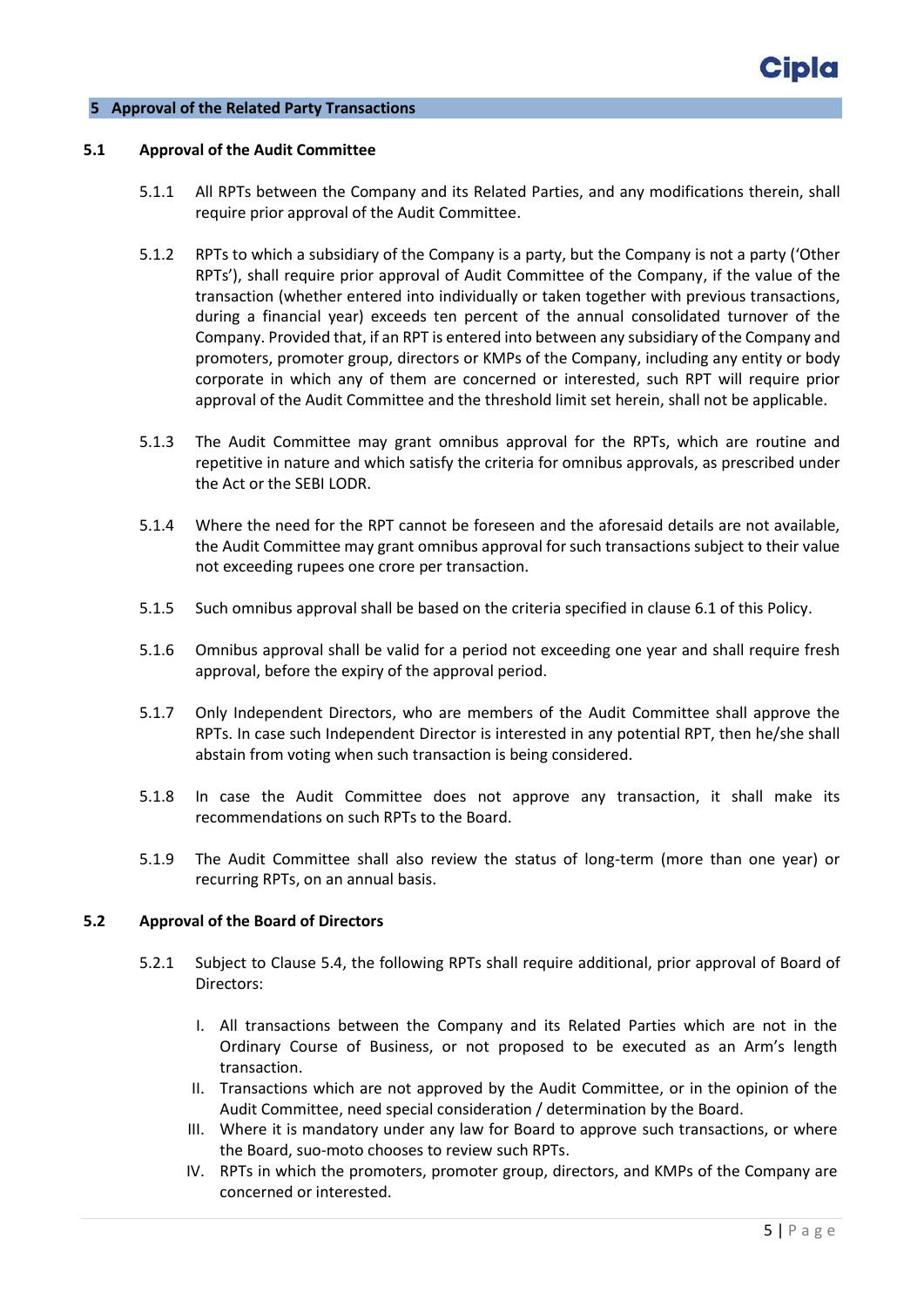

5.2.2 Where any director is concerned or interested in any potential RPT, such director shall abstain from discussion and voting when such transaction is being considered.

#### **5.3 Approval of the Shareholders of the Company**

- 5.3.1 Subject to Clause 5.4, the following RPTs and subsequent Material Modifications thereto,shall be subject to prior approval of shareholders of the Company, by way of a resolution:
	- I. All Material Related Party Transactions; and
	- II. RPTs which require approval of the shareholders, as per provisions of the Act and the rules made thereunder.
- 5.3.2 No Related Party shall vote to approve such a resolution, irrespective of whether the entity is a Related Party to the particular transaction or not.
- 5.3.3 The Audit Committee and the Board shall approve and recommend all Material Related Party Transactions, before submitting the same for approval of the shareholders of the Company.

#### **5.4 Exemptions**

- 5.4.1 The following RPTs shall be exempt from the requirement of prior approval of the shareholders, under clause 5.3:
	- I. transactions between and among the wholly owned subsidiary(ies) and the Company, whose accounts are consolidated with the Company, if such transactions are in the Ordinary Course of Business or executed as Arm's length transaction.
	- II. transactions between and among two or more wholly owned subsidiaries of the Company, whose accounts are consolidated with the Company.

#### <span id="page-5-0"></span>**6 Procedure and Criteria for approving Related Party Transactions**

- 6.1 The criteria for granting omnibus approval for the RPTs is as follows:
	- 6.1.1 The maximum value of the transactions, in aggregate, which can be allowed under omnibus route in a year shall not exceed 60% of annual consolidated turnover of the Company (as per the last audited financial statement);
	- 6.1.2 The maximum value per transaction which can be allowed for RPTs under omnibus route, will be up to 10% of the annual consolidated turnover;
	- 6.1.3 Any transaction with directors, KMPs, promoters, promoter group of the Company, shall additionally require Board approval;
	- 6.1.4 While assessing any proposal, the Audit Committee may review the documents / seek information from Management of the Company, or get clarification or opinion as per clause 6.2 of this Policy;
	- 6.1.5 The transactions undertaken pursuant to omnibus approval, shall be reviewed by the Audit Committee on a quarterly basis;
	- 6.1.6 The following transactions will not be eligible for the omnibus approval and shall be approved by the Approving Authority, on case to case basis:
		- I. Transactions which are not repetitive in nature;
		- II. Transactions involving sale or disposal of an undertaking of the Company;
		- III. Transactions involving sale or disposal or assignment of any significant or critical asset of the Company;
		- IV. Transactions which require shareholder approval, under Clause 5.3 of this Policy; and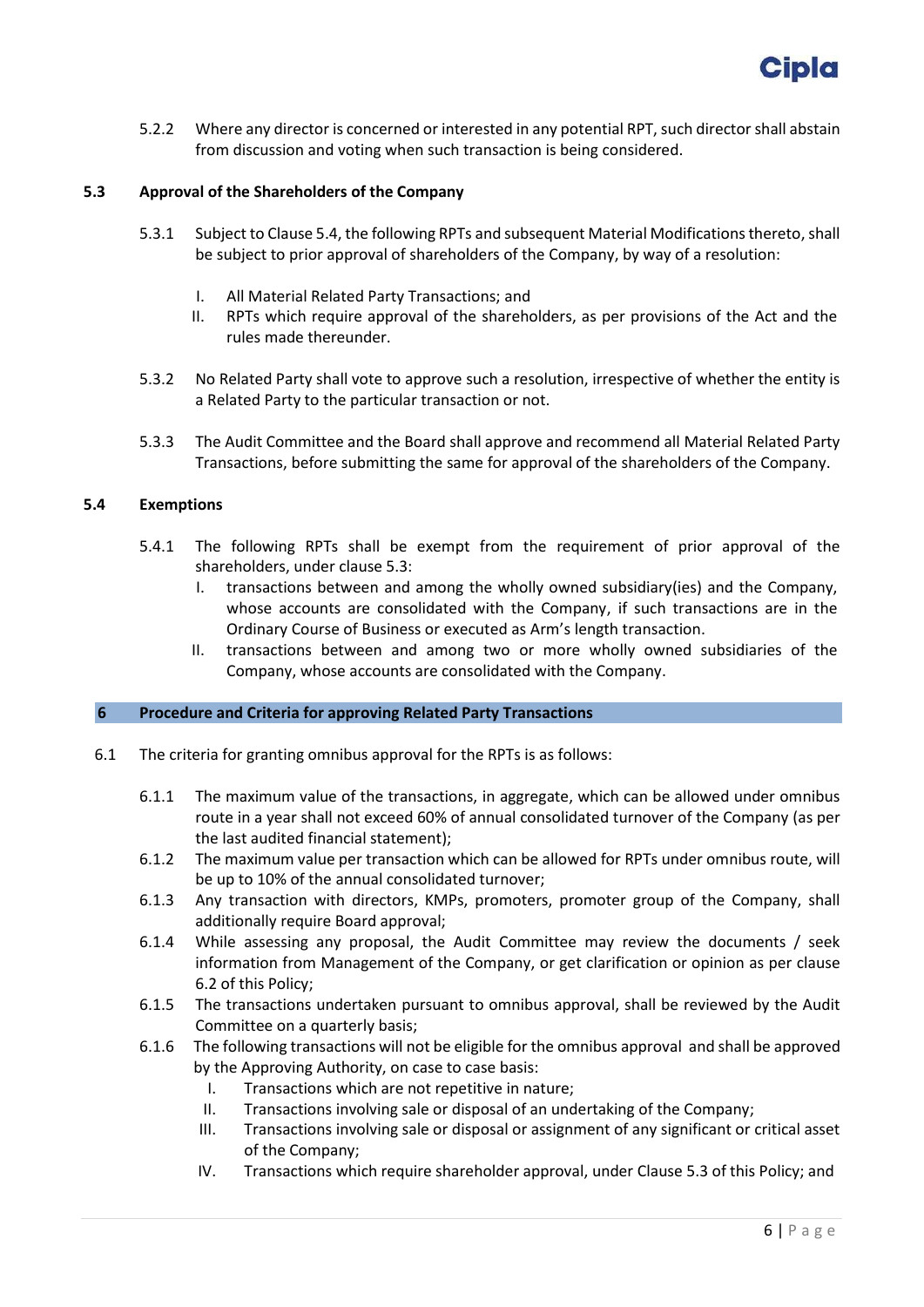

- V. Transactions which require specific approval of the Board, under the terms of this Policy, the Act and rules made thereunder
- 6.2 For the purpose of procuring approval of the Audit Committee or the Board (as the case may be), the Management shall submit a proposal for approval of the RPTs, containing the following information:
	- 6.2.1 Name of the Related Party and nature of relationship with the Company or its subsidiary, including nature of its concern or interest (financial or otherwise);
	- 6.2.2 Nature, tenure of the transaction and details of the transaction;
	- 6.2.3 Material terms of the transaction including the value;
	- 6.2.4 The percentage of the Company's annual consolidated turnover for the immediately preceding financial year, that is represented by the value of the proposed transaction (and for a RPT involving a subsidiary, such percentage calculated on the basis of the subsidiary's annual turnover on a standalone basis shall be additionally provided);
	- 6.2.5 If the transaction relates to any loan, inter-corporate deposit, advances or investment, made or given by the Company or its subsidiary:
		- I. details of the source of funds in connection with the proposed transaction;
		- II. where any financial indebtedness is incurred to make or give loans, inter-corporate deposits, advances or investments:
			- nature of indebtedness
			- cost of funds; and
			- tenure
		- III. applicable terms, including covenants, tenure, interest rate and repayment schedule, whether secured or unsecured (if secured, the nature of security); and
		- IV. the purpose for which the funds will be utilized;
	- 6.2.6 Justification as to why the transaction is in the interest of the Company;
	- 6.2.7 A copy of the valuation or other external party report, if any such report has been relied upon;
	- 6.2.8 Percentage of the counter-party's annual consolidated turnover, that is represented by the value of the proposed transaction (to be provided on a voluntary basis);
	- 6.2.9 For transactions requiring omnibus approval:
		- I. Maximum amount of transaction that can be entered into during the financial year.
		- II. Indicative base price / current contracted price and the formula for variation in the price, if any;
	- 6.2.10 Confirmation /opinion as per clause 6.4 of this Policy; and
	- 6.2.11 Any other information which is relevant or important, or as may be required by the Board/Audit Committee to take decision on the proposed transaction.
- 6.3 In determining whether to approve an RPT, the Committee shall inter-alia consider the following factors, to the extent relevant to the matter:
	- 6.3.1 Whether the proposed transaction is in the best interest of the Company.
	- 6.3.2 Whether the terms of the proposed transaction are fair and it is an Arm's length transaction.
	- 6.3.3 Whether the proposed RPT is permissible under the provisions of Applicable Laws.
	- 6.3.4 Whether such contract or arrangement is proposed to be entered into on terms no less favorable to the Company than terms generally available to an unaffiliated third-party under the same or similar circumstances;
	- 6.3.5 Whether there are any compelling business reasons for the Company to enter into the RPT and the nature of alternative transactions, if any.
	- 6.3.6 Whether the proposed transaction includes any potential reputational risk issues.
	- 6.3.7 Whether the RPT would present an improper conflict of interest for any director or KMP of the Company, or a subsidiary of the Company, to extent of the director or KMP's interest in such contract or arrangement.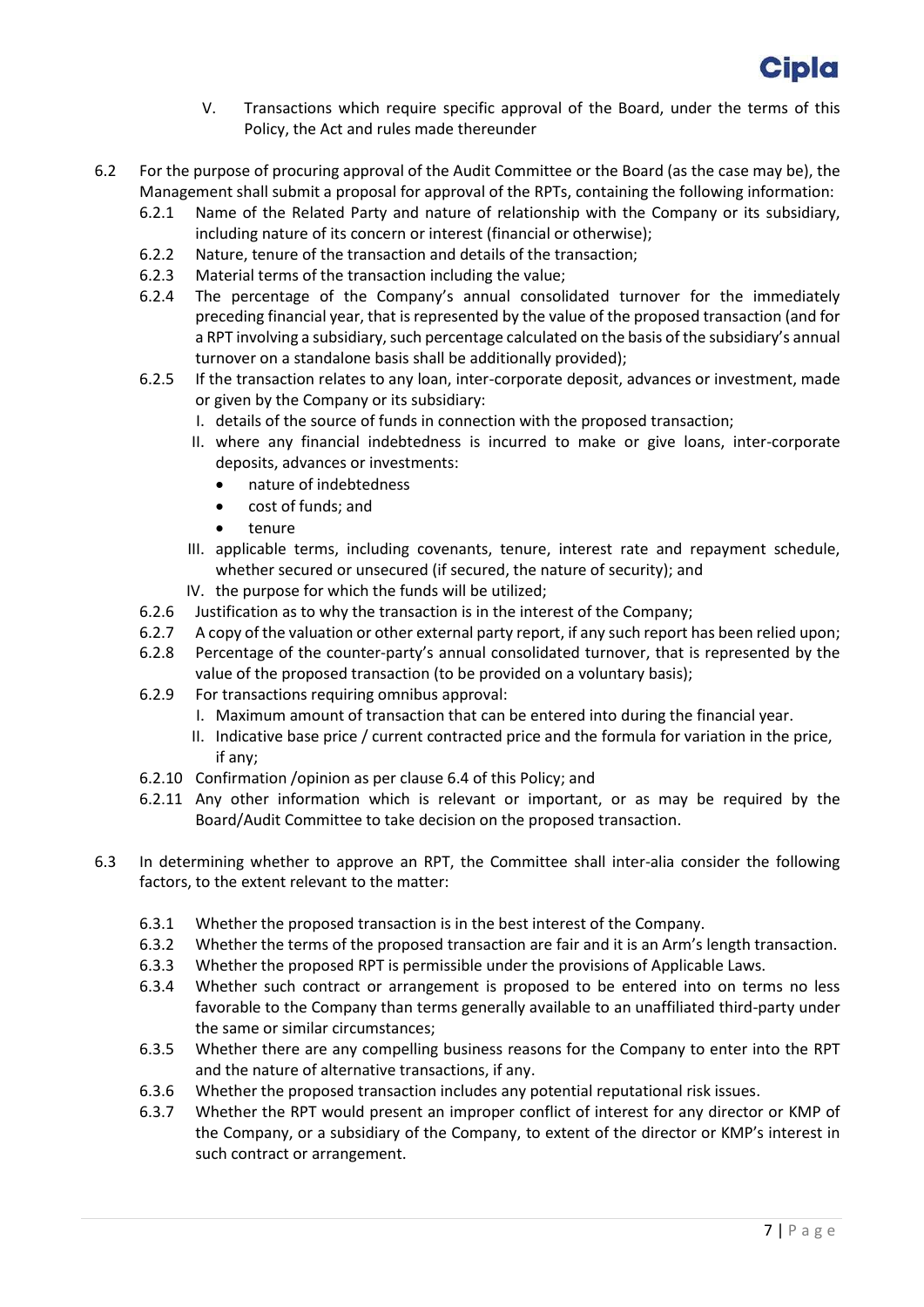

- 6.4 Audit Committee and /or the Board can rely on following:
	- 6.4.1 For approval of a RPT or ratification or any Material Modification in the approved terms of a RPT, the following opinions from anyone of the Management, or an external consultant, or such other officer as may be approved by the Audit Committee, shall be submitted to the Audit Committee or the Board (as the case may be), along with the proposal:
		- I. Whether the transaction is in the Ordinary Course of Business;
		- II. Whether the transaction is an Arm's length transaction,

Provided that the person submitting the above referred opinion or certificate should not be interested in the proposed transaction either directly or indirectly.

6.4.2 The Management shall, on an annual basis, submit to the Audit Committee, a certificate / opinion procured from a chartered accountant or other consultant for the purpose of transfer pricing or related tax law compliances, confirming that, all the transactions with related parties are Arm's length transactions.

#### <span id="page-7-0"></span>**7 Related Party Transactions not previously approved**

- 7.1 In the event the Company becomes aware of a RPT that has not been approved under this Policy, the transaction shall be placed as promptly as practicable before the Committee, or the Board, or the Shareholders ('*Approving Authority' for the purpose of this Policy*) as may be required in accordance with this Policy, for review and ratification.
- 7.2 The Approving Authority shall, consider all relevant facts and circumstances relating to such transaction and decide such action as it may consider appropriate, including ratification, revision or termination of the Related Party Transaction. The decision of the Approving Authority, shall be binding under all circumstances.
- 7.3 Audit Committee may, at its discretion, examine the internal controls and the reasons for failure in reporting/ obtaining prior approval of such RPT and direct the management to strengthen the internal controls for dealing with RPTs.

#### <span id="page-7-1"></span>**8 Approval for specific RPTs**

- 8.1 The following transactions or arrangements, which are specifically dealt under separate provisions of the Act or the SEBI LODR and executed under separate approvals/procedures of the competent authority of the Company (i.e. shareholders, Board, or a Board Committee), shall be deemed to have been approved under this Policy, in compliance with provisions of Applicable Laws:
	- 8.1.1 Payment of remuneration to KMPs and other employees
	- 8.1.2 Payment of remuneration, fees, commission, etc. to directors
	- 8.1.3 Share based incentive plans including Stock Options and ESARs to the directors, KMPs and other employees
	- 8.1.4 Any benefits, interest arising to Related Party solely from the ownership of Company shares, which is at par with other shareholders, including dividends, subdivision, consolidation, issuance of securities by way of rights or bonus issue and buyback of securities
	- 8.1.5 Issue of specified securities on a preferential basis, subject to the compliance of the requirements under the SEBI (Issue of Capital and Disclosure Requirements) Regulations, 2018.
	- 8.1.6 Financial assistance in the form of investment, loan or guarantee or creating security
	- 8.1.7 Spends towards Corporate Social Responsibility